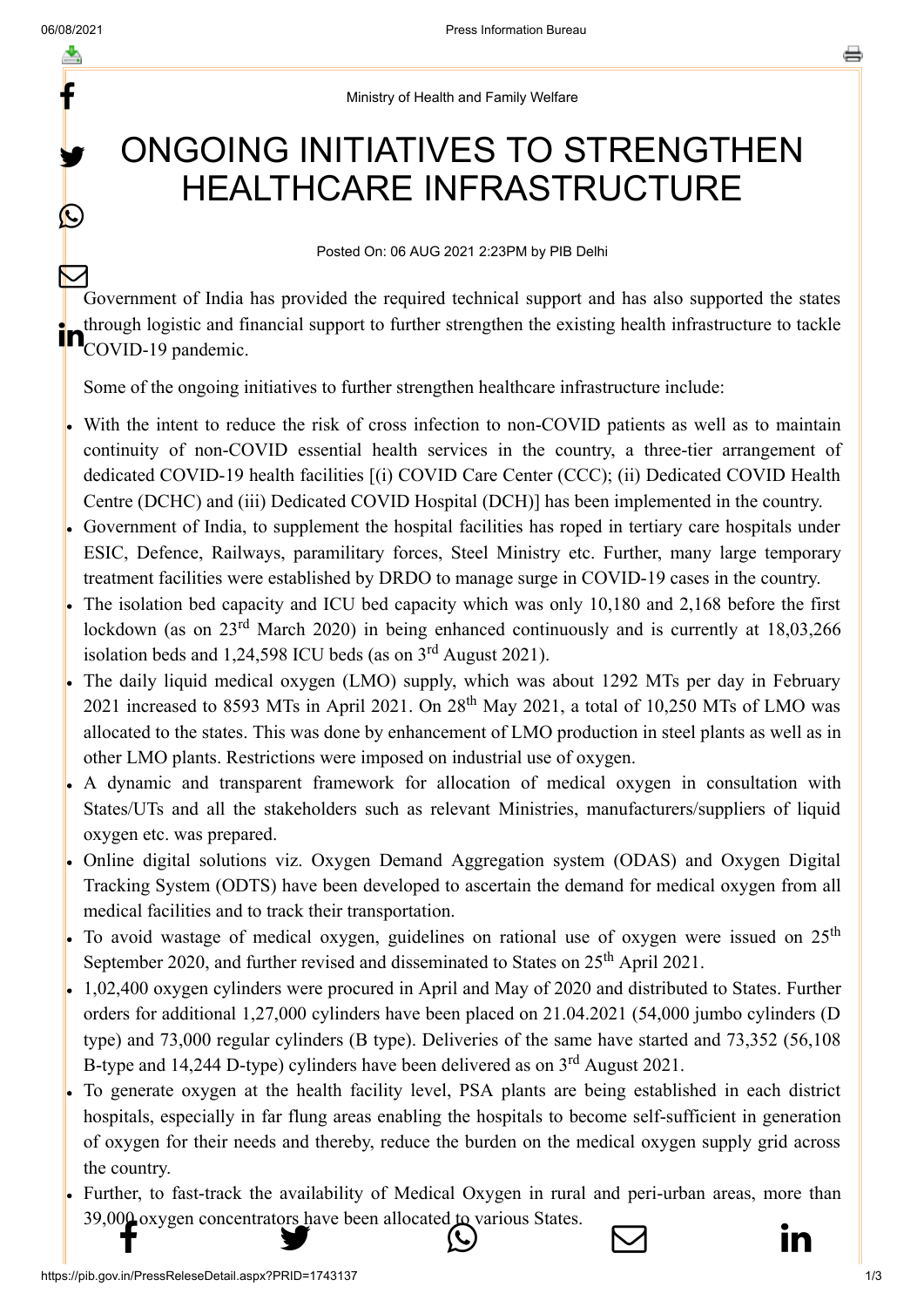## 06/08/2021 Press Information Bureau

- [A COVID Drugs](http://www.facebook.com/share.php?u=https://pib.gov.in/PressReleasePage.aspx?PRID=1743137) [Management Cell \(C](https://twitter.com/intent/tweet?url=https://pib.gov.in/PressReleasePage.aspx?PRID=1743137&text=ONGOING%20INITIATIVES%20TO%20STRENGTHEN%20HEALTHCARE%20INFRASTRUCTURE)[DMC\) has been set up](https://api.whatsapp.com/send?text=https://pib.gov.in/PressReleasePage.aspx?PRID=1743137) [in the Department of](https://mail.google.com/mail/?view=cm&fs=1&tf=1&to=&su=ONGOING%20INITIATIVES%20TO%20STRENGTHEN%20HEALTHCARE%20INFRASTRUCTURE&body=https://pib.gov.in/PressReleasePage.aspx?PRID=1743137&ui=2&tf=1&pli=1) [Pharmaceuticals](https://www.linkedin.com/shareArticle?mini=true&url=https://pib.gov.in/PressReleasePage.aspx?PRID=1743137&title=ONGOING%20INITIATIVES%20TO%20STRENGTHEN%20HEALTHCARE%20INFRASTRUCTURE&summary=My%20favorite%20developer%20program&source=LinkedIn) (DoP) to oversee the management of smooth supply of drugs used in COVID-19 management.
- A Drugs Coordination Committee (DCC) has been constituted as an institutional mechanism under Department of Pharmaceuticals for efficient decision making on all the issues with respect to COVID-19 related drugs including availability through inter-departmental consultations.
- Remdesivir is a patented drug, manufactured in India under voluntary licenses granted by Gilead Life Sciences USA (the patent holder) to 7 Indian pharmaceutical companies. Manufacturing capacity was augmented from 38 lakh vials per month in March 2021 to nearly 122 lakh vials per month in June 2021. In addition, 40 additional manufacturing sites were approved by the CDSCO, thus increasing  $U^{021}$ . In addition, 40 additional manufacturing sites were approved<br>the manufacturing sites from 22 (in March 2021) to 62 (June 2021).
- All States/UT and State Drugs Controllers have been requested to verify stock of drugs and check **n**other malpractices and take effective steps to curb hoarding and black marketing of some drugs like Remdesivir.
- Department of Pharmaceuticals and the Drug Controller General of India (DCGI) have actively coordinated with the industry to enhance availability of Amphotericin B through identification of manufacturers, alternate drugs and expeditious approvals of new manufacturing facilities.
- Besides, the existing five manufacturers, DCGI had issued permissions to manufacturing / marketing of Amphotericin B Liposomal Injection to six additional firms.
- The guiding principle to avert/ minimize the risk of future resurgence of COVID-19 cases in the country remains the five-fold strategy of test-track-treat-vaccinate and COVID appropriate behavior.
- Ministry of Health & Family Welfare continues to provide technical guidance for managing various aspects of COVID-19. So far more than 150 guidelines/advisories/SoPs/plans have been provided to States/UTs. Taking note of ingress of COVID-19 pandemic in peri-urban and rural areas, Ministry of Health & Family Welfare on  $16<sup>th</sup>$  May 2021 issued an SOP on COVID-19 Containment & Management in Peri-urban, Rural & Tribal areas.
- Further COVID-19 treatment protocols and advisories both for adults as well as pediatric age groups were issued and widely disseminated to promote rational use of drugs and oxygen.
- During the F.Y. 2019-20. funds to the tune of Rs.1113.21 crore was released to the States/UTs under NHM towards management and containment of COVID-19 pandemic.
- In September 2020, the Union Government further allowed use of SDRF by the States for oxygen generation and storage plants in hospitals; strengthening ambulance services for transport of patients; and setting up containment zones, COVID-19 care centres. States were allowed to spend maximum 35% of annual allocation of funds under SDRF for the financial year 2019-20. The ceiling was further enhanced to 50% during the financial years 2020-21 and 2021-22 for containment measures of COVID-19.
- During the FY 2020-21, funds to the tune of Rs.8257.88 crore has been released to the States/UTs towards the India COVID-19 Emergency Response and Health System Preparedness Package.
- In addition, 'India COVID-19 Emergency Response & Health System Preparedness Package: Phase-II' has also been approved by the Cabinet with Rs 23,123 crores (with Rs. 15,000 Cr as Central Component & Rs 8,123 Cr as State component) and is to be implemented from 1<sup>st</sup> July 2021 to 31<sup>st</sup> March 2022. So far Rs. 1827.78 crore has been released to States/UTs in 2021-22 under ECRP Phase-II in FY 2021-22.

It includes support to State/UT level for ramping up Health Infrastructure including those in rural, tribal and peri-urban areas closer to the community, providing support for procurement of drugs and diagnostics to enhance service delivery at district and sub district levels for management of [COVID-19 c](http://www.facebook.com/share.php?u=https://pib.gov.in/PressReleasePage.aspx?PRID=1743137)[ases \(including pediatr](https://twitter.com/intent/tweet?url=https://pib.gov.in/PressReleasePage.aspx?PRID=1743137&text=ONGOING%20INITIATIVES%20TO%20STRENGTHEN%20HEALTHCARE%20INFRASTRUCTURE)[ic care\) and for maint](https://api.whatsapp.com/send?text=https://pib.gov.in/PressReleasePage.aspx?PRID=1743137)[aining a buffer of drug](https://mail.google.com/mail/?view=cm&fs=1&tf=1&to=&su=ONGOING%20INITIATIVES%20TO%20STRENGTHEN%20HEALTHCARE%20INFRASTRUCTURE&body=https://pib.gov.in/PressReleasePage.aspx?PRID=1743137&ui=2&tf=1&pli=1)[s, support for IT](https://www.linkedin.com/shareArticle?mini=true&url=https://pib.gov.in/PressReleasePage.aspx?PRID=1743137&title=ONGOING%20INITIATIVES%20TO%20STRENGTHEN%20HEALTHCARE%20INFRASTRUCTURE&summary=My%20favorite%20developer%20program&source=LinkedIn)